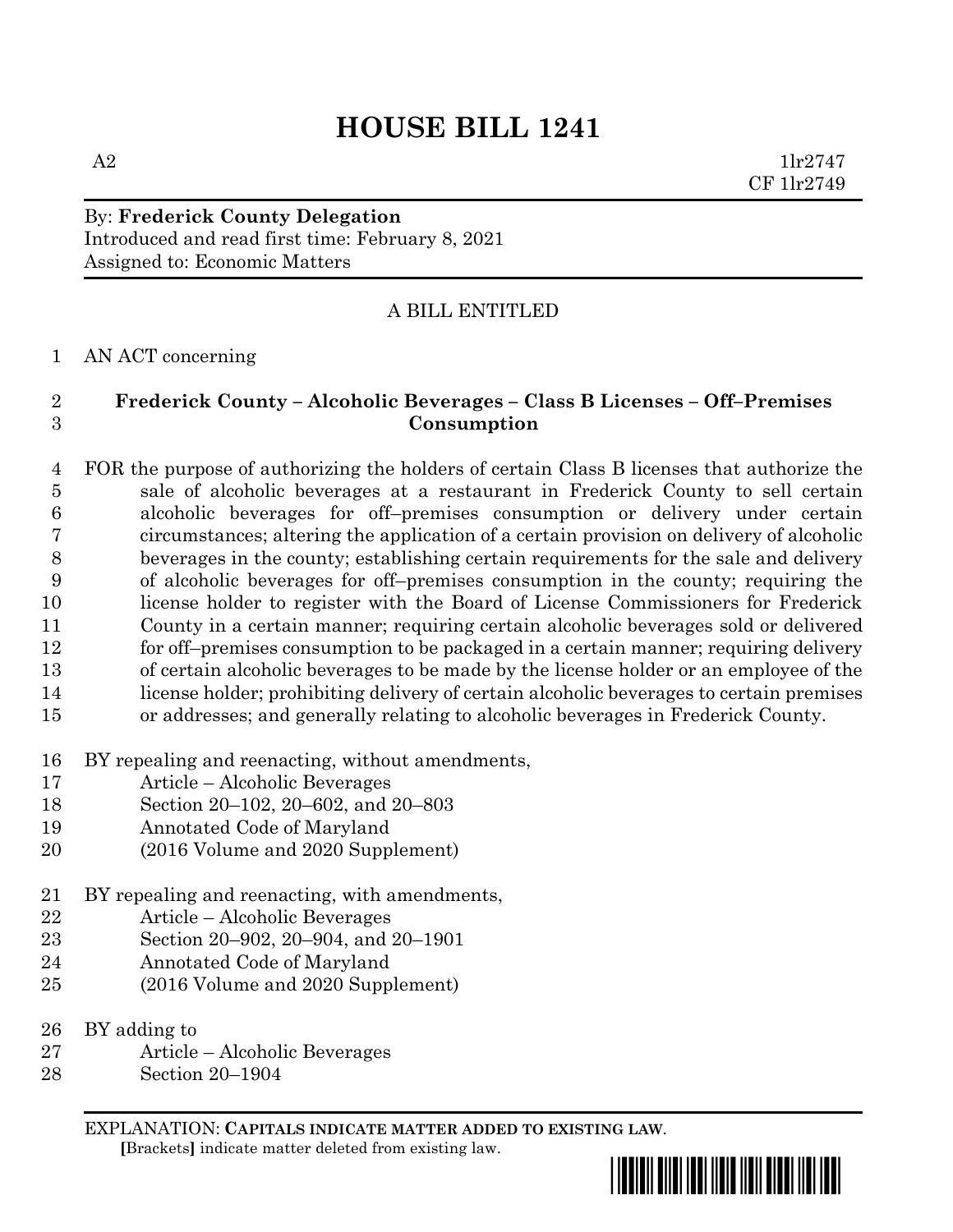|                               | $\sqrt{2}$                 | <b>HOUSE BILL 1241</b>                                                                                                                                                                                                                                                                          |
|-------------------------------|----------------------------|-------------------------------------------------------------------------------------------------------------------------------------------------------------------------------------------------------------------------------------------------------------------------------------------------|
| $\mathbf 1$<br>$\overline{2}$ |                            | Annotated Code of Maryland<br>(2016 Volume and 2020 Supplement)                                                                                                                                                                                                                                 |
| 3<br>4                        |                            | SECTION 1. BE IT ENACTED BY THE GENERAL ASSEMBLY OF MARYLAND,<br>That the Laws of Maryland read as follows:                                                                                                                                                                                     |
| $\overline{5}$                |                            | <b>Article - Alcoholic Beverages</b>                                                                                                                                                                                                                                                            |
| 6                             | $20 - 102.$                |                                                                                                                                                                                                                                                                                                 |
| 7                             |                            | This title applies only in Frederick County.                                                                                                                                                                                                                                                    |
| 8                             | $20 - 602.$                |                                                                                                                                                                                                                                                                                                 |
| 9                             | (a)                        | There is a Class B beer license.                                                                                                                                                                                                                                                                |
| 10<br>11<br>12                | (b)                        | Subject to paragraph (2) of this subsection, the license authorizes the<br>(1)<br>license holder to sell beer at retail at a hotel or restaurant at the place described in the<br>license for on- and off-premises consumption.                                                                 |
| 13<br>14<br>15                |                            | This paragraph does not apply to a license holder that held the<br>(2)<br>(i)<br>license on December 31, 1993, or to a person who has a permit for a building that was under<br>construction on that date.                                                                                      |
| 16<br>17<br>18<br>19          |                            | Except for recreational use premises such as bowling alleys and<br>(ii)<br>pool halls, the area normally used as a restaurant for the preparation and consumption of<br>food and beverages on the licensed premises may not occupy less than 80% of the total area<br>of the licensed premises. |
| 20                            | $\left( \mathrm{c}\right)$ | The annual license fee is \$130.                                                                                                                                                                                                                                                                |
| 21                            | $20 - 803.$                |                                                                                                                                                                                                                                                                                                 |
| 22                            | (a)                        | There is a Class B beer and wine license.                                                                                                                                                                                                                                                       |
| 23<br>24<br>25                | (b)<br>consumption.        | The license authorizes the license holder to sell beer and wine at a hotel or<br>restaurant, at retail, at the place described in the license, for on- and off-premises                                                                                                                         |
| 26                            | $\left( \text{c}\right)$   | (1)<br>This subsection does not apply to:                                                                                                                                                                                                                                                       |
| 27                            |                            | a license holder licensed on or before December 31, 1993;<br>(i)                                                                                                                                                                                                                                |
| 28<br>29                      | December 31, 1993; or      | a person who had a permit for a building under construction on<br>(ii)                                                                                                                                                                                                                          |
| 30                            |                            | a recreational establishment, such as a bowling alley or pool hall.<br>(iii)                                                                                                                                                                                                                    |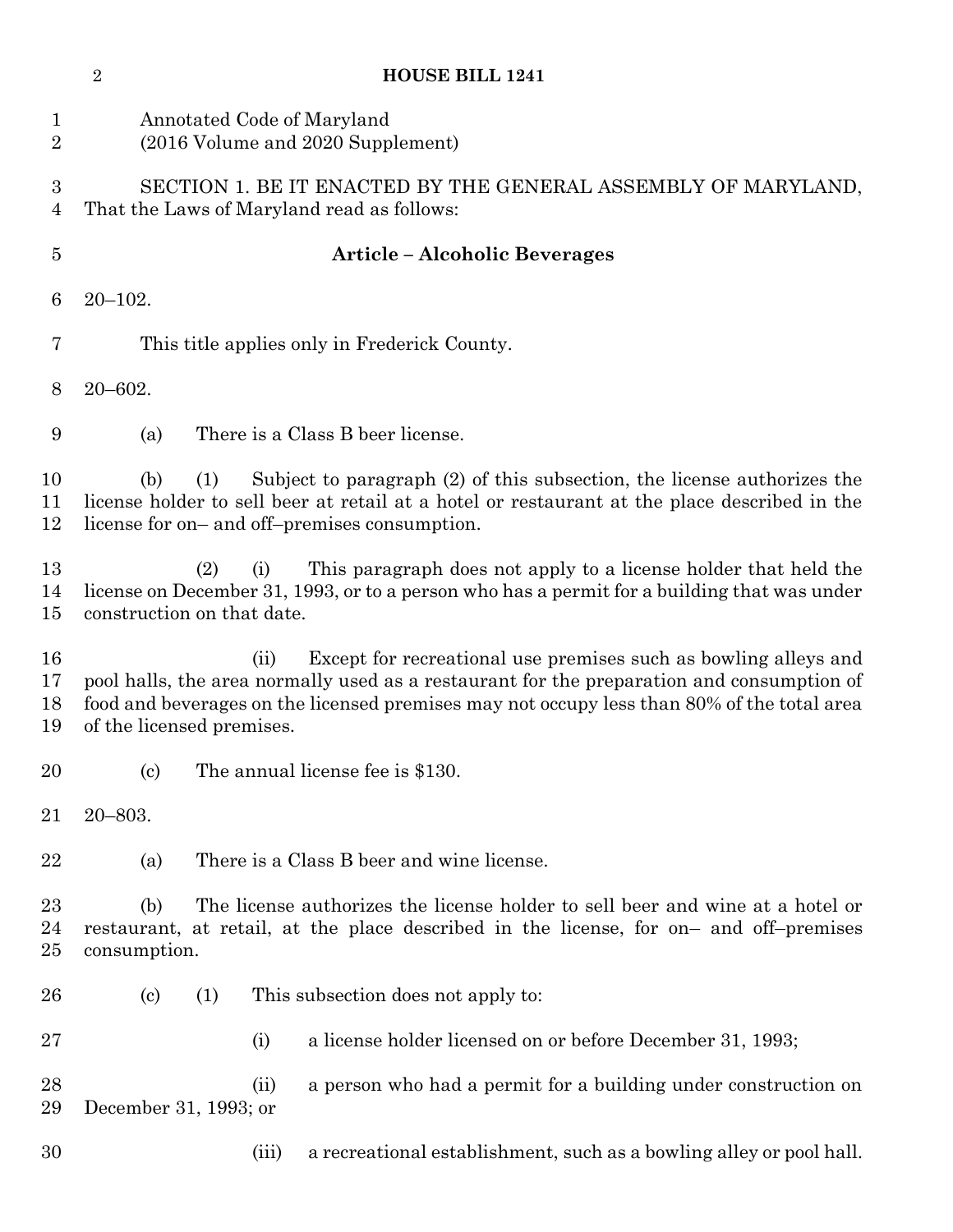**HOUSE BILL 1241** 3

 (2) The area of the licensed premises normally used as a restaurant for the preparation and consumption of food and beverages may not occupy less than 80% of the square footage of the premises. (d) The annual license fee is \$160. 20–902. (a) There is a Class B license in the Ballenger (23rd) election district. (b) The Board may issue the license for use by a luxury–type restaurant that has: (1) a capital investment of at least \$250,000 for dining room facilities and kitchen equipment, not including the cost of land, buildings, or leases; and (2) seating for at least 28 individuals. (c) The license authorizes the sale of beer, wine, and liquor for**: (1)** on–premises consumption**; AND (2) OFF–PREMISES CONSUMPTION IN ACCORDANCE WITH § 20–1904 OF THIS TITLE**. (d) The license holder may sell beer, wine, and liquor during the hours and days 16 as set out under  $\S 20-2006$  (d) of this title. (e) The annual license fee is \$1,500. (f) The Board shall define "luxury–type restaurant" by regulation. 20–904. (a) There is a Class B beer, wine, and liquor hotel or restaurant license. (b) The Board may issue the license for use by a hotel that: (1) is an establishment for the accommodation of the public providing service ordinarily found in hotels; (2) contains: (i) at least 25 rooms; 26 (ii) a lobby with a registration and mail desk; and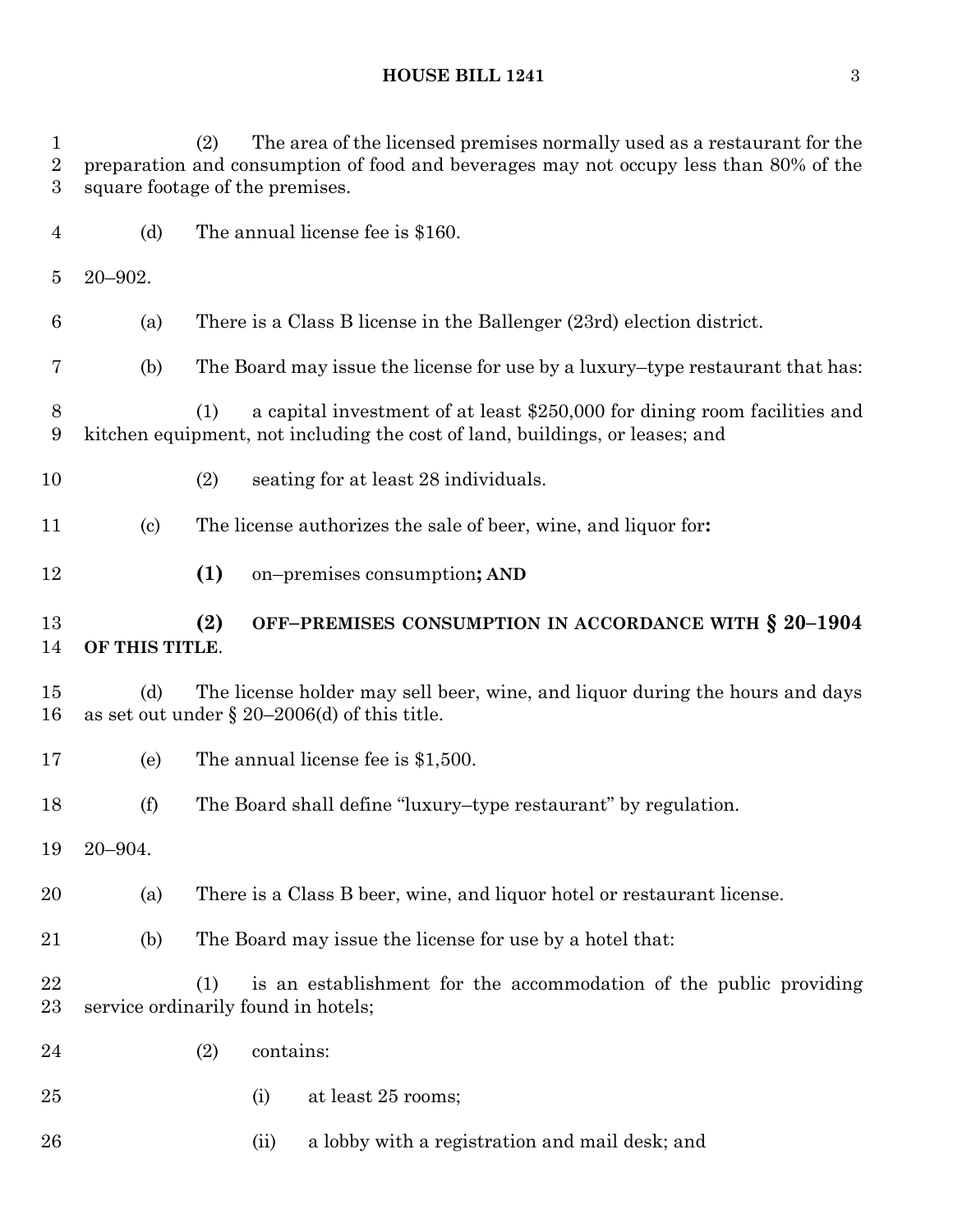#### **HOUSE BILL 1241**

 (iii) seating facilities and a dining room that serves full–course meals at least twice daily and that has a regular seating at tables, not including seats at bars or counters, for 28 or more individuals; and (3) is operated in a facility that: (i) is valued for State and local assessment and taxation at not less than \$20,000; and (ii) has personal property valued for State and local assessment and taxation at not less than \$3,000. (c) (1) Subject to paragraph (2) of this subsection, the Board may issue the license for use by a restaurant that: 11 (i) serves full–course meals at least twice daily; (ii) has regular seating at tables, not including seats at bars or counters, for 28 or more individuals; (iii) is operated in a facility valued for State and local assessment and taxation at not less than \$40,000; and (iv) has personal property valued for State and local assessment and taxation at not less than \$5,000. (2) (i) This subsection does not apply to or affect any license holder that had the license on December 31, 1993, or to a person who has a permit for a building that was under construction on that date. (ii) The area normally used as a restaurant for the preparation and consumption of food and beverages shall occupy at least 80% of the square foot area of the licensed premises, except for premises used for recreation, such as a bowling alley or pool hall. (3) (i) The license holder may remove tables and chairs to accommodate additional patrons at not more than four special events held in the restaurant in a calendar year. (ii) A restaurant that removes its tables and chairs for a special event: 1. shall give notice to the Board at least 1 week before the event; 2. shall store the removed tables and chairs in an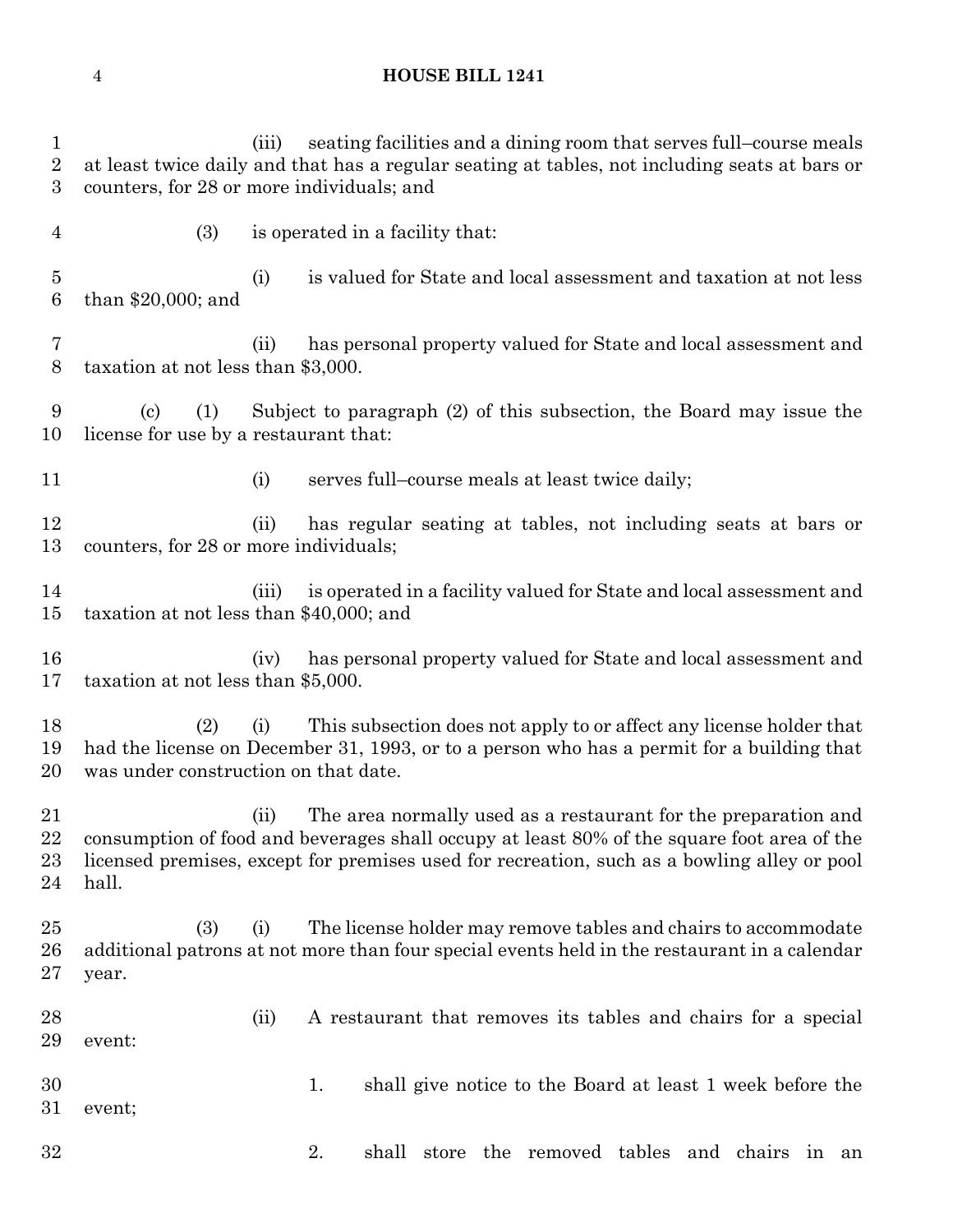# **HOUSE BILL 1241** 5

| $\mathbf 1$<br>$\overline{2}$      | restaurant; and | appropriate location in the restaurant and in a manner that does not block the exits of the                                                                                                                   |
|------------------------------------|-----------------|---------------------------------------------------------------------------------------------------------------------------------------------------------------------------------------------------------------|
| $\boldsymbol{3}$<br>$\overline{4}$ |                 | 3.<br>may not allow into the restaurant more than the<br>maximum number of occupants that the County Fire Marshal allows.                                                                                     |
| $\overline{5}$                     | (d)             | (1)<br>The license issued for a hotel or restaurant:                                                                                                                                                          |
| 6<br>7                             |                 | authorizes the sale of beer, wine, and liquor for on-premises<br>(i)<br>consumption where meals are prepared and served; and                                                                                  |
| 8<br>9                             |                 | prohibits sales for consumption anywhere else ON-PREMISES,<br>(ii)<br>including at a bar or counter.                                                                                                          |
| 10<br>11<br>12                     |                 | The license issued for a restaurant authorizes the sale for off-premises<br>(2)<br>consumption of beverages [with an alcoholic content of not more than 14.5%] IN<br>ACCORDANCE WITH § 20-1904 OF THIS TITLE. |
| 13                                 | (e)             | The Board may issue not more than 10 licenses to the same license holder.                                                                                                                                     |
| 14<br>15                           | (f)             | The license holder may sell beer, wine, and liquor during the hours and days<br>as set out for a Class B beer, wine, and liquor license under $\S 20-2005(b)$ of this title.                                  |
| 16                                 | (g)             | The annual license fee is:                                                                                                                                                                                    |
| 17                                 |                 | (1)<br>\$1,500 for a restaurant; and                                                                                                                                                                          |
| 18                                 |                 | $$2,000$ for a hotel.<br>(2)                                                                                                                                                                                  |
| 19                                 | $20 - 1901.$    |                                                                                                                                                                                                               |
| 20<br>21                           | (a)             | The following sections of Title 4, Subtitle 5 ("Conduct of Local License"<br>Holders") of Division I of this article apply in the county without exception or variation:                                      |
| 22                                 |                 | §4–502 ("Storage of alcoholic beverages");<br>(1)                                                                                                                                                             |
| 23                                 |                 | (2)<br>$\S$ 4–503 ("Solicitations and sales outside of licensed premises");                                                                                                                                   |
| 24                                 |                 | § 4-506 ("Evidence of purchaser's age"); AND<br>(3)                                                                                                                                                           |
| 25                                 |                 | [§ 4-507 ("Retail delivery of alcoholic beverages"); and<br>(4)                                                                                                                                               |
| 26                                 |                 | $\S$ 4–508 ("Display of license").<br>(5)                                                                                                                                                                     |
| 27                                 | (b)             | The following sections of Title 4, Subtitle 5 ("Conduct of Local License"                                                                                                                                     |

Holders") of Division I of this article apply in the county: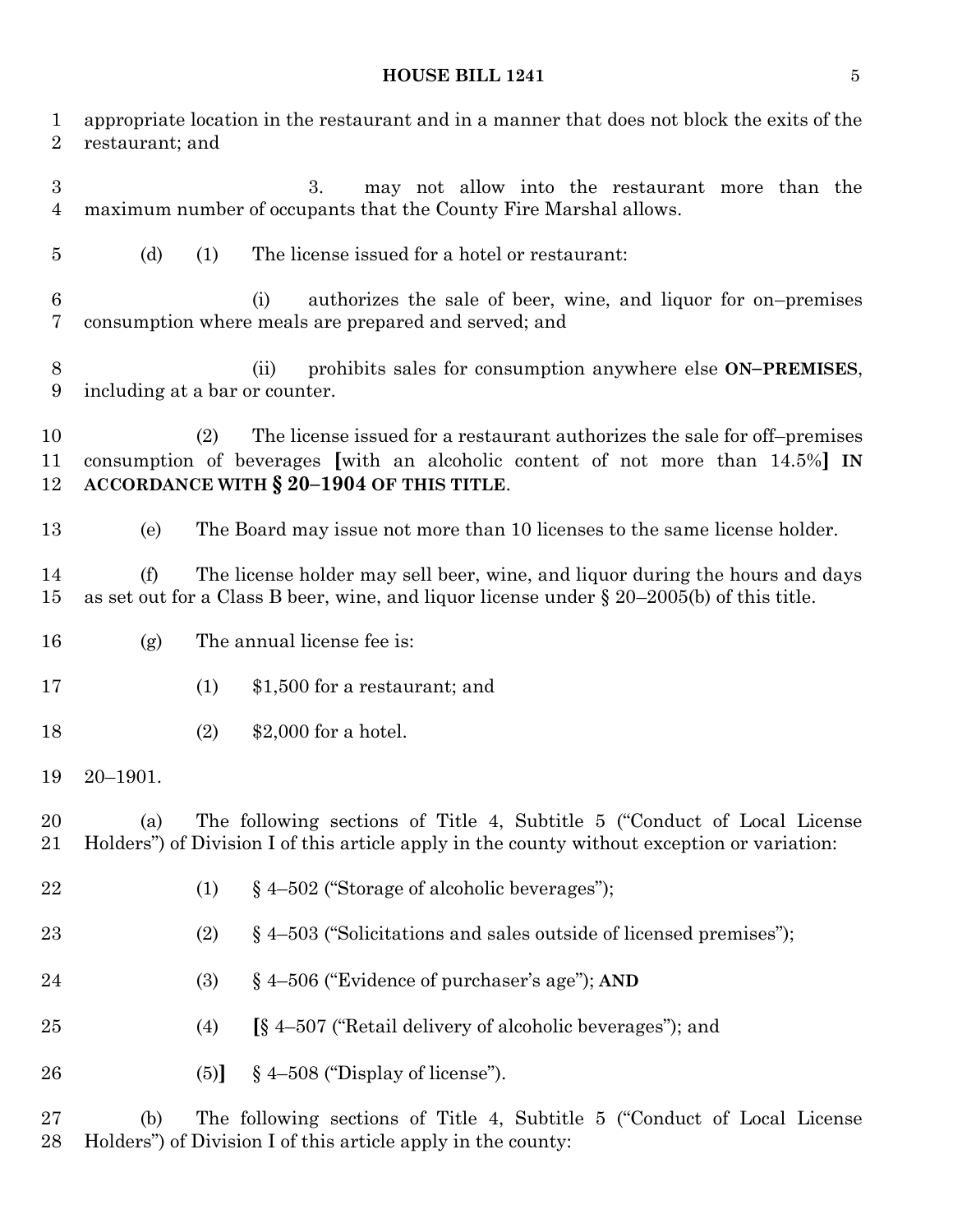#### **HOUSE BILL 1241**

 (1) § 4–504 ("Employment of underage individuals"), subject to § 20–1902 of this subtitle; **[**and**]**

3 (2) § 4–505 ("Alcohol awareness program"), subject to § 20–1903 of this subtitle**; AND**

 **(3) § 4–507 ("RETAIL DELIVERY OF ALCOHOLIC BEVERAGES"), SUBJECT TO § 20–1904 OF THIS SUBTITLE**.

**20–1904.**

 **(A) THIS SECTION APPLIES ONLY TO A CLASS B LICENSE THAT AUTHORIZES THE SALE OF ALCOHOLIC BEVERAGES AT A RESTAURANT FOR ON–PREMISES CONSUMPTION OR FOR ON– AND OFF–PREMISES CONSUMPTION.**

 **(B) A LICENSE HOLDER UNDER THIS SECTION MAY SELL ANY ALCOHOLIC BEVERAGES AUTHORIZED UNDER ITS LICENSE, INCLUDING, IF AUTHORIZED, A MIXED DRINK OR COCKTAIL, IN A SEALED OR CLOSED CONTAINER FOR OFF–PREMISES CONSUMPTION OR DELIVERY IF:**

 **(1) THE ALCOHOLIC BEVERAGE IS PURCHASED ALONG WITH PREPARED FOOD OTHER THAN PREPACKAGED SNACKS;**

- **(2) THE INDIVIDUAL PURCHASING THE ALCOHOLIC BEVERAGE:**
- **(I) IS AT LEAST 21 YEARS OF AGE;**
- **(II) PROVIDES VALID IDENTIFICATION AS PROOF OF AGE; AND**

 **(III) IF THE SALE IS FOR DELIVERY, PROVIDES ANY DOCUMENTATION THAT THE BOARD REQUIRES;**

 **(3) THE LICENSE HOLDER HAS REGISTERED AND RECEIVED WRITTEN AUTHORIZATION FROM THE BOARD TO SELL ALCOHOLIC BEVERAGES AUTHORIZED UNDER ITS LICENSE FOR OFF–PREMISES CONSUMPTION OR DELIVERY;**

 **(4) EACH ALCOHOLIC BEVERAGE SOLD FOR OFF–PREMISES CONSUMPTION OR DELIVERY IS:**

 **(I) PROVIDED IN THE MANUFACTURER'S ORIGINAL SEALED CONTAINER OR IN A CONTAINER CLOSED WITH A CAP, CORK, SEAL, OR LID WITH NO HOLES FOR STRAWS OR SIPPING; AND**